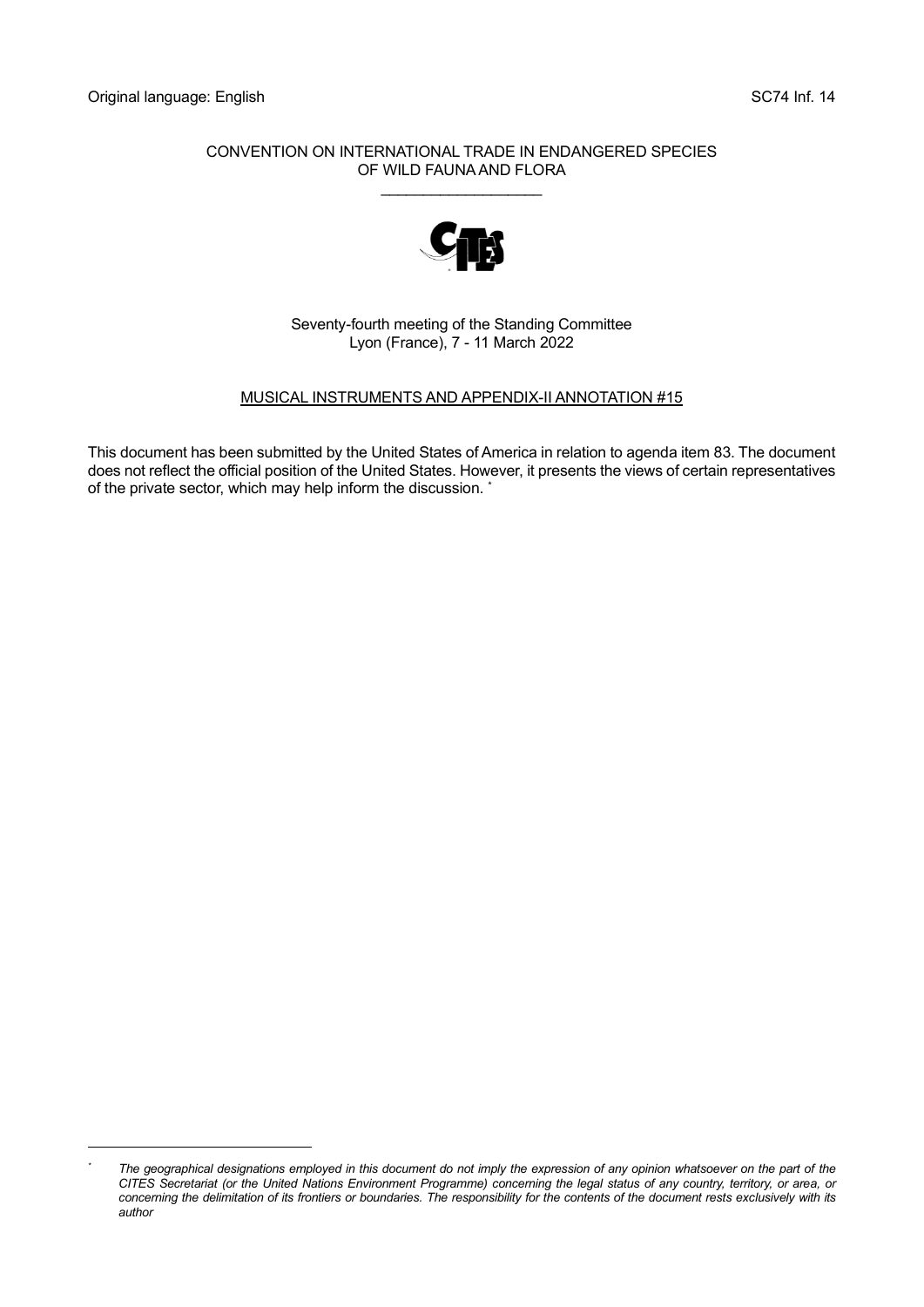# **Musical Instruments and Appendix II Annotation #15**

**At the 18th Conference of the Parties, music industry stakeholders supported revisions to Annotation #15, which were adopted by the Parties and have entered into effect. Annotation #15 applies to** *Dalbergia spp. (except Dalbergia nigra),* **and Guibourtia demeusei, Guibourtia pellegriniana, and Guibourtia tessmannii, as follows:**

All parts and derivatives, except:

- a) Leaves, flowers, pollen, fruits, and seeds;
- b) Finished products to a maximum weight of wood of the listed species of up to 10 kg per shipment;
- c) Finished musical instruments, finished musical instrument parts, and finished musical instrument accessories;
- d) Parts and derivatives of *Dalbergia cochinchinensis*, which are covered by Annotation #4;
- e) Parts and derivatives of *Dalbergia spp.* originating and exported from Mexico, which are covered by Annotation # 6.

CITES [interpretive guidance](https://cites.org/eng/app/appendices.php) establishes the following definitions of terms:

#### Finished musical instruments

*A musical instrument (as referenced by the Harmonized System of the World Customs Organization, Chapter 92; musical instruments, parts and accessories of such articles) that is ready to play or needs only the installation of parts to make it playable. This term includes antique instruments (as defined by the Harmonized System codes 97.05 and 97.06; Works of art, collectors' pieces and antiques).*

## Finished musical instrument accessories

*A musical instrument accessory (as referenced by the Harmonized System of the World Customs Organization, Chapter 92; musical instruments, parts and accessories of such articles) that is separate from the musical instrument, and is specifically designed or shaped to be used explicitly in association with an instrument, and that requires no further modification to be used.*

#### Finished musical instrument parts

*A part (as referenced by the Harmonized System of the World Customs Organization, Chapter 92; musical instruments, parts and accessories of such articles) of a musical instrument that is ready to install and is specifically designed and shaped to be used explicitly in association with the instrument to make it playable.*

**On behalf of the musical instruments stakeholders participating in the ongoing deliberations of the Annotations Working Group, we observe that the revisions to Annotation #15 adopted at COP18 have substantially supported noncommercial and commercial cross-border movement of musical instruments, while relieving CITES management authorities of unnecessary permit burdens.**

Likewise, the interpretive guidance has supported implementation. Exemptions related to musical instruments and their parts can be enforceable as customs officials are well acquainted with and readily identify musical instruments through the use of the [Harmonized System of the World Customs Organization \(HS\) codes](https://hts.usitc.gov/current) (see, e.g., Chapter 92 on Musical Instruments; parts and accessories of such articles and Chapter 97.05 and 97.06 on collectors' pieces and antiques), and the use of HS codes is encouraged in [Resolution Conf 10.13](https://cites.org/sites/default/files/document/E-Res-10-13-R18.pdf) paragraph c) and d).

The original Annotation #15 adopted at the  $17<sup>th</sup>$  Conference of the Parties (CoP17) required substantial clarification of terms of reference related to non-commercial activity, consolidated shipments, weight limits, and identification and marking requirements, as agreed in [CITES Notification 2017/078.](https://www.cites.org/sites/default/files/notif/E-Notif-2017-078.pdf) It hindered trade, travel, and artistic activity, and imposed an extreme permit burden on CITES management authorities. The permit requirements originally imposed by Annotation #15 included multiple permits for the same piece of wood as it

*February 2022*